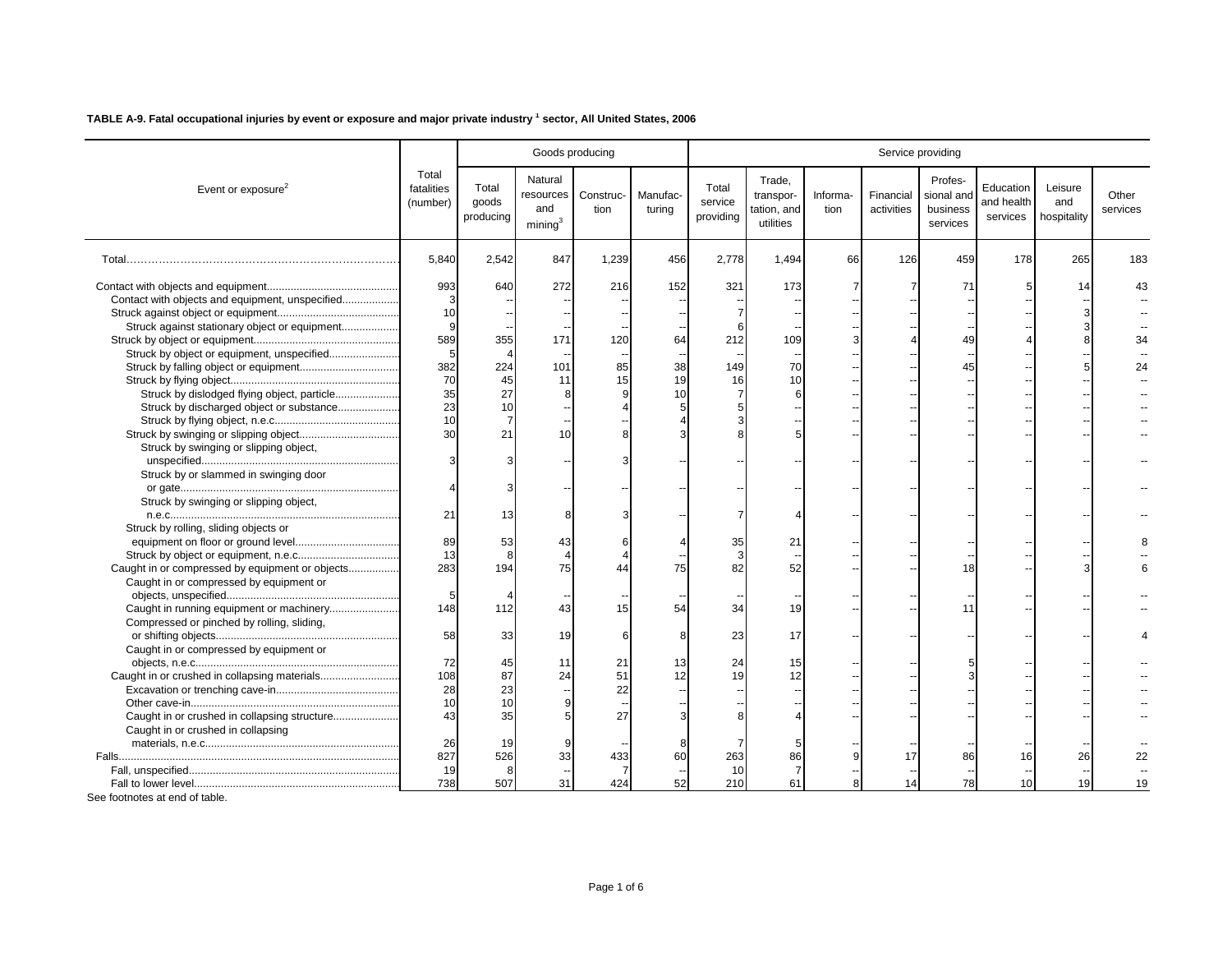|                                                                                                                                                                                                                                                                                                                                                                                                                     |                                                    | Service providing |  |  |  |  |  |  |  |  |
|---------------------------------------------------------------------------------------------------------------------------------------------------------------------------------------------------------------------------------------------------------------------------------------------------------------------------------------------------------------------------------------------------------------------|----------------------------------------------------|-------------------|--|--|--|--|--|--|--|--|
| Total<br>Natural<br>Trade,<br>Profes-<br>Total<br>fatalities<br>Total<br>Education<br>Event or exposure $2$<br>Construc-<br>Manufac-<br>Financial<br>sional and<br>resources<br>transpor-<br>Informa-<br>service<br>and health<br>goods<br>(number)<br>and<br>activities<br>business<br>tion<br>turing<br>tation, and<br>tion<br>services<br>producing<br>providing<br>mining <sup>3</sup><br>utilities<br>services | Leisure<br>Other<br>and<br>services<br>hospitality |                   |  |  |  |  |  |  |  |  |
| 12<br>8<br>6                                                                                                                                                                                                                                                                                                                                                                                                        |                                                    |                   |  |  |  |  |  |  |  |  |
| 21<br>14                                                                                                                                                                                                                                                                                                                                                                                                            |                                                    |                   |  |  |  |  |  |  |  |  |
| 52<br>39<br>35<br>11                                                                                                                                                                                                                                                                                                                                                                                                |                                                    |                   |  |  |  |  |  |  |  |  |
| 27<br>22<br>19                                                                                                                                                                                                                                                                                                                                                                                                      |                                                    |                   |  |  |  |  |  |  |  |  |
|                                                                                                                                                                                                                                                                                                                                                                                                                     |                                                    |                   |  |  |  |  |  |  |  |  |
|                                                                                                                                                                                                                                                                                                                                                                                                                     |                                                    |                   |  |  |  |  |  |  |  |  |
|                                                                                                                                                                                                                                                                                                                                                                                                                     |                                                    |                   |  |  |  |  |  |  |  |  |
| Fall from floor, dock, or ground level,                                                                                                                                                                                                                                                                                                                                                                             |                                                    |                   |  |  |  |  |  |  |  |  |
| 7                                                                                                                                                                                                                                                                                                                                                                                                                   |                                                    |                   |  |  |  |  |  |  |  |  |
| 132<br>81<br>68<br>47<br>15<br>15                                                                                                                                                                                                                                                                                                                                                                                   |                                                    |                   |  |  |  |  |  |  |  |  |
| 3                                                                                                                                                                                                                                                                                                                                                                                                                   |                                                    |                   |  |  |  |  |  |  |  |  |
| 185<br>160<br>151<br>23                                                                                                                                                                                                                                                                                                                                                                                             |                                                    |                   |  |  |  |  |  |  |  |  |
| 30<br>27<br>27                                                                                                                                                                                                                                                                                                                                                                                                      |                                                    |                   |  |  |  |  |  |  |  |  |
| 13<br>12                                                                                                                                                                                                                                                                                                                                                                                                            |                                                    |                   |  |  |  |  |  |  |  |  |
| 15<br>12<br>11                                                                                                                                                                                                                                                                                                                                                                                                      |                                                    |                   |  |  |  |  |  |  |  |  |
| 37<br>28<br>23                                                                                                                                                                                                                                                                                                                                                                                                      |                                                    |                   |  |  |  |  |  |  |  |  |
| 83<br>74<br>74                                                                                                                                                                                                                                                                                                                                                                                                      |                                                    |                   |  |  |  |  |  |  |  |  |
| $\overline{7}$                                                                                                                                                                                                                                                                                                                                                                                                      |                                                    |                   |  |  |  |  |  |  |  |  |
| 91<br>78<br>70<br>12                                                                                                                                                                                                                                                                                                                                                                                                |                                                    |                   |  |  |  |  |  |  |  |  |
| Fall from building girders or other                                                                                                                                                                                                                                                                                                                                                                                 |                                                    |                   |  |  |  |  |  |  |  |  |
| 33<br>29<br>24                                                                                                                                                                                                                                                                                                                                                                                                      |                                                    |                   |  |  |  |  |  |  |  |  |
| 77<br>37<br>22<br>37<br>21<br>11                                                                                                                                                                                                                                                                                                                                                                                    |                                                    |                   |  |  |  |  |  |  |  |  |
| 132<br>32<br>71<br>48<br>55<br>10<br>12<br>11                                                                                                                                                                                                                                                                                                                                                                       |                                                    |                   |  |  |  |  |  |  |  |  |
| 67<br>42<br>10<br>18                                                                                                                                                                                                                                                                                                                                                                                                |                                                    |                   |  |  |  |  |  |  |  |  |
| $\sqrt{3}$                                                                                                                                                                                                                                                                                                                                                                                                          |                                                    |                   |  |  |  |  |  |  |  |  |
| 52<br>32<br>12                                                                                                                                                                                                                                                                                                                                                                                                      |                                                    |                   |  |  |  |  |  |  |  |  |
| 11                                                                                                                                                                                                                                                                                                                                                                                                                  |                                                    |                   |  |  |  |  |  |  |  |  |
| 14                                                                                                                                                                                                                                                                                                                                                                                                                  |                                                    |                   |  |  |  |  |  |  |  |  |
|                                                                                                                                                                                                                                                                                                                                                                                                                     |                                                    |                   |  |  |  |  |  |  |  |  |
|                                                                                                                                                                                                                                                                                                                                                                                                                     |                                                    |                   |  |  |  |  |  |  |  |  |
| 10                                                                                                                                                                                                                                                                                                                                                                                                                  |                                                    |                   |  |  |  |  |  |  |  |  |
| 3                                                                                                                                                                                                                                                                                                                                                                                                                   |                                                    |                   |  |  |  |  |  |  |  |  |
| 6                                                                                                                                                                                                                                                                                                                                                                                                                   |                                                    |                   |  |  |  |  |  |  |  |  |
| 547<br>Exposure to harmful substances or environments<br>304<br>66<br>191<br>59<br>23<br>47<br>216<br>79                                                                                                                                                                                                                                                                                                            | 20                                                 |                   |  |  |  |  |  |  |  |  |
| 250<br>167<br>27<br>32<br>21<br>126<br>72                                                                                                                                                                                                                                                                                                                                                                           |                                                    |                   |  |  |  |  |  |  |  |  |
| Contact with electric current, unspecified                                                                                                                                                                                                                                                                                                                                                                          |                                                    |                   |  |  |  |  |  |  |  |  |
| Contact with electric current of machine,                                                                                                                                                                                                                                                                                                                                                                           |                                                    |                   |  |  |  |  |  |  |  |  |
| 47<br>32<br>17<br>14                                                                                                                                                                                                                                                                                                                                                                                                |                                                    |                   |  |  |  |  |  |  |  |  |
| Contact with wiring, transformers, or other                                                                                                                                                                                                                                                                                                                                                                         |                                                    |                   |  |  |  |  |  |  |  |  |
| 79<br>60<br>51<br>15<br>12                                                                                                                                                                                                                                                                                                                                                                                          |                                                    |                   |  |  |  |  |  |  |  |  |
| 109<br>68<br>54<br>38<br>15<br>13<br>17                                                                                                                                                                                                                                                                                                                                                                             |                                                    |                   |  |  |  |  |  |  |  |  |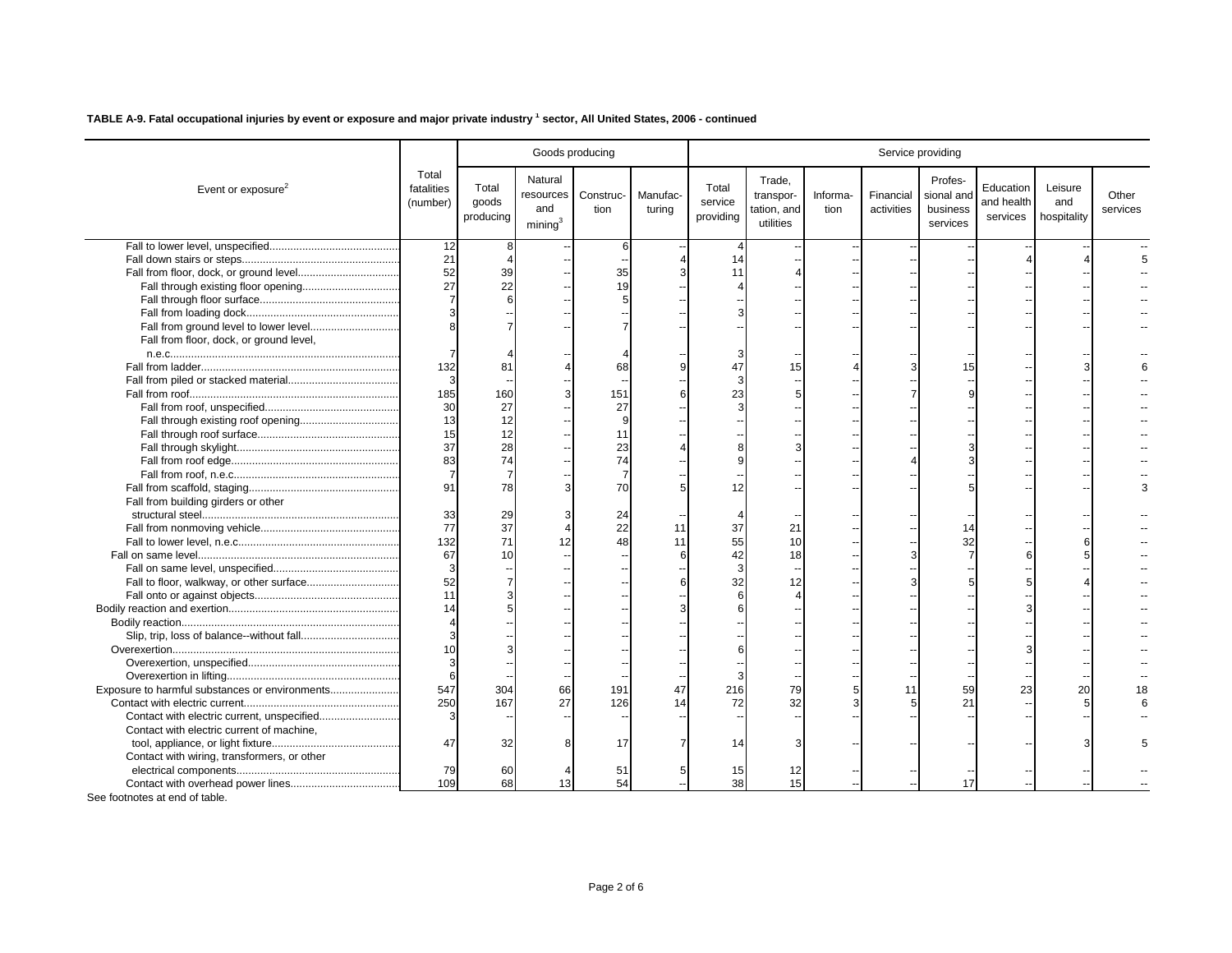|                                                       |                                 |                             |                                                    | Goods producing   |                    | Service providing             |                                                 |                  |                         |                                               |                                     |                               |                   |  |
|-------------------------------------------------------|---------------------------------|-----------------------------|----------------------------------------------------|-------------------|--------------------|-------------------------------|-------------------------------------------------|------------------|-------------------------|-----------------------------------------------|-------------------------------------|-------------------------------|-------------------|--|
| Event or exposure <sup>2</sup>                        | Total<br>fatalities<br>(number) | Total<br>goods<br>producing | Natural<br>resources<br>and<br>mining <sup>3</sup> | Construc-<br>tion | Manufac-<br>turing | Total<br>service<br>providing | Trade.<br>transpor-<br>tation, and<br>utilities | Informa-<br>tion | Financial<br>activities | Profes-<br>sional and<br>business<br>services | Education<br>and health<br>services | Leisure<br>and<br>hospitality | Other<br>services |  |
|                                                       | 9                               | 5                           |                                                    |                   |                    |                               |                                                 |                  |                         |                                               |                                     |                               |                   |  |
|                                                       | 3                               |                             |                                                    |                   |                    |                               |                                                 |                  |                         |                                               |                                     |                               |                   |  |
|                                                       | 56                              | 36                          |                                                    | 18                | 10                 | 16                            |                                                 |                  |                         |                                               |                                     |                               |                   |  |
|                                                       | 44                              | 28                          |                                                    | 16                |                    | 14                            |                                                 |                  |                         |                                               |                                     |                               |                   |  |
|                                                       | 11                              |                             |                                                    |                   |                    |                               |                                                 |                  |                         |                                               |                                     |                               |                   |  |
|                                                       |                                 |                             |                                                    |                   |                    |                               |                                                 |                  |                         |                                               |                                     |                               |                   |  |
|                                                       |                                 |                             |                                                    |                   |                    |                               |                                                 |                  |                         |                                               |                                     |                               |                   |  |
| Exposure to caustic, noxious, or allergenic           |                                 |                             |                                                    |                   |                    |                               |                                                 |                  |                         |                                               |                                     |                               |                   |  |
|                                                       | 165                             | 68                          | 12                                                 | 36                | 20                 | 94                            | 32                                              |                  |                         | 20                                            | 15                                  | 12                            |                   |  |
| Exposure to caustic, noxious, or allergenic           |                                 |                             |                                                    |                   |                    |                               |                                                 |                  |                         |                                               |                                     |                               |                   |  |
|                                                       | 23                              | 6                           |                                                    |                   |                    | 16                            |                                                 |                  |                         |                                               |                                     |                               |                   |  |
|                                                       | 59                              | 30                          |                                                    | 19                |                    | 27                            |                                                 |                  |                         |                                               |                                     |                               |                   |  |
| Inhalation of substance, unspecified                  | 6                               |                             |                                                    |                   |                    |                               |                                                 |                  |                         |                                               |                                     |                               |                   |  |
| Inhalation in enclosed, restricted, or                |                                 |                             |                                                    |                   |                    |                               |                                                 |                  |                         |                                               |                                     |                               |                   |  |
|                                                       | 15                              |                             |                                                    |                   |                    |                               |                                                 |                  |                         |                                               |                                     |                               |                   |  |
| Inhalation in open or nonconfined space               | 38                              | 18                          |                                                    | 13                |                    | 20                            |                                                 |                  |                         |                                               |                                     |                               |                   |  |
|                                                       | 23                              |                             |                                                    |                   |                    | 14                            |                                                 |                  |                         |                                               |                                     |                               |                   |  |
|                                                       | 5                               |                             |                                                    |                   |                    |                               |                                                 |                  |                         |                                               |                                     |                               |                   |  |
|                                                       |                                 |                             |                                                    |                   |                    |                               |                                                 |                  |                         |                                               |                                     |                               |                   |  |
| Injections, stings, venomous bites, n.e.c             | 12                              |                             |                                                    |                   |                    |                               |                                                 |                  |                         |                                               |                                     |                               |                   |  |
|                                                       | 56                              | 20                          |                                                    | 11                |                    | 36                            | 19                                              |                  |                         |                                               |                                     |                               |                   |  |
|                                                       | 68                              | 30                          | 17                                                 | 10                |                    | 31                            |                                                 |                  |                         | 10                                            |                                     |                               |                   |  |
|                                                       | 53                              | 26                          | 17                                                 |                   |                    | 20                            |                                                 |                  |                         | 10                                            |                                     |                               |                   |  |
|                                                       | 11                              |                             |                                                    |                   |                    | 10                            |                                                 |                  |                         |                                               |                                     |                               |                   |  |
| Depletion of oxygen in other enclosed,                |                                 |                             |                                                    |                   |                    |                               |                                                 |                  |                         |                                               |                                     |                               |                   |  |
|                                                       |                                 |                             |                                                    |                   |                    |                               |                                                 |                  |                         |                                               |                                     |                               |                   |  |
| Exposure to harmful substances or environments, n.e.c |                                 |                             |                                                    |                   |                    |                               |                                                 |                  |                         |                                               |                                     |                               |                   |  |
|                                                       | 2,459                           | 823                         | 375                                                | 323               | 125                | 1,359                         | 889                                             | 40               | 43                      | 185                                           | 94                                  | 62                            |                   |  |
|                                                       | 1,356                           | 318                         | 106                                                | 152               | 60                 | 870                           | 628                                             | 29               | 20                      | 95                                            | 48                                  | 23                            | 26                |  |
|                                                       | 23                              | 5                           |                                                    |                   |                    | 15                            | 9                                               |                  |                         |                                               |                                     |                               |                   |  |
| Collision between vehicles, mobile equipment          | 657                             | 147                         | 52                                                 | 67                | 28                 | 420                           | 283                                             | 17               | 14                      | 44                                            | 34                                  | 14                            | 14                |  |
| Collision between vehicles, mobile                    |                                 |                             |                                                    |                   |                    |                               |                                                 |                  |                         |                                               |                                     |                               |                   |  |
|                                                       | 30                              |                             |                                                    |                   |                    | 22                            | 12                                              |                  |                         |                                               |                                     |                               |                   |  |
|                                                       | 8                               |                             |                                                    |                   |                    |                               |                                                 |                  |                         |                                               |                                     |                               |                   |  |
|                                                       | 155                             | 30                          | 13                                                 | 11                |                    | 106                           | 84                                              |                  |                         |                                               |                                     |                               |                   |  |
| Moving in opposite directions, oncoming               | 239                             | 62                          | 22                                                 | 28                | 12                 | 144                           | 88                                              |                  |                         | 15                                            | 17                                  |                               |                   |  |
|                                                       | 140                             | 37                          | 10                                                 | 20                |                    | 80                            | 44                                              |                  |                         | 10                                            |                                     |                               |                   |  |
| Moving and standing vehicle, mobile                   |                                 |                             |                                                    |                   |                    |                               |                                                 |                  |                         |                                               |                                     |                               |                   |  |
|                                                       | 52                              |                             |                                                    |                   |                    | 43                            | 34                                              |                  |                         |                                               |                                     |                               |                   |  |
| Moving and standing vehicle, mobile                   |                                 |                             |                                                    |                   |                    |                               |                                                 |                  |                         |                                               |                                     |                               |                   |  |
|                                                       | 23                              |                             |                                                    |                   |                    | 17                            | 14                                              |                  |                         |                                               |                                     |                               |                   |  |
|                                                       |                                 |                             |                                                    |                   |                    |                               |                                                 |                  |                         |                                               |                                     |                               |                   |  |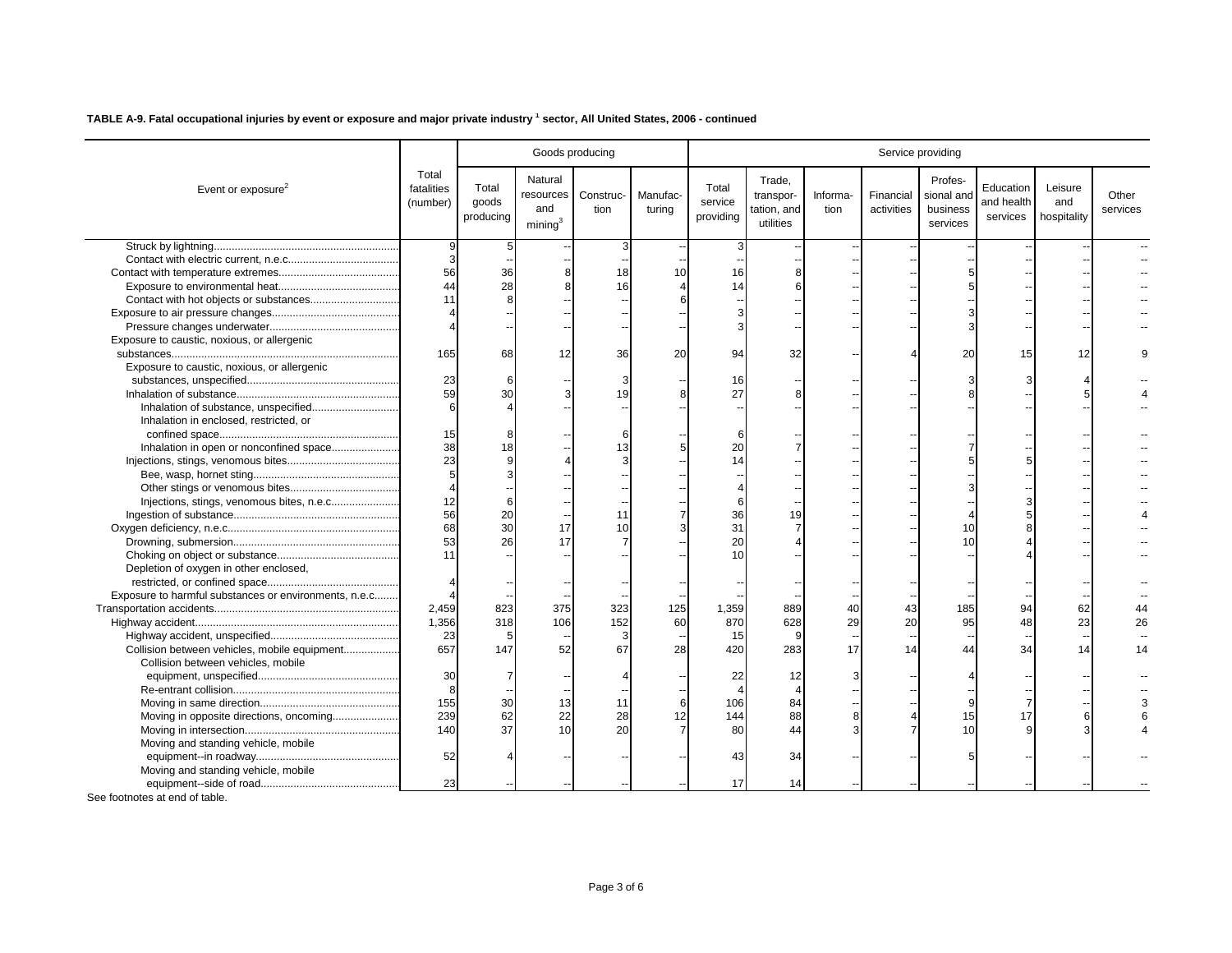| Total<br>Natural<br>Trade,<br>Profes-<br>fatalities<br>Total<br>Total<br>Education<br>Leisure<br>Event or exposure <sup>2</sup><br>Manufac-<br>sional and<br>Other<br>resources<br>Construc-<br>Informa-<br>Financial<br>transpor-<br>service<br>and health<br>goods<br>and<br>(number)<br>and<br>activities<br>business<br>tion<br>turing<br>tation, and<br>tion<br>services<br>hospitality<br>producing<br>providing<br>services<br>mining <sup>3</sup><br>utilities<br>services<br>Collision between vehicles, mobile<br>10<br>19<br>11<br>345<br>54<br>27<br>248<br>194<br>23<br>18<br>303<br>106<br>34<br>51<br>21<br>170<br>127<br>24<br>254<br>Jack-knifed or overturned--no collision<br>90<br>28<br>20<br>16<br>42<br>146<br>116<br>14<br>3<br>29<br>11<br>13<br>9<br>6<br>345<br>Nonhighway accident, except rail, air, water<br>238<br>162<br>57<br>95<br>35<br>33<br>15<br>19<br>3<br>11<br>Collision between vehicles or mobile equipment<br>Vehicle, mobile equipment struck stationary<br>42<br>20<br>19<br>12<br>11<br>283<br>208<br>29<br>141<br>50<br>69<br>21<br>17<br>30<br>Fall from moving vehicle, mobile equipment<br>19<br>10<br>Fell from and struck by vehicle, mobile<br>61<br>27<br>15<br>44<br>13<br>165<br>127<br>93<br>25<br>36<br>$\mathbf{8}$<br>15<br>11<br>6<br>Pedestrian, nonpassenger struck by vehicle,<br>379<br>151<br>38<br>91<br>22<br>167<br>101<br>35<br>12<br>Pedestrian struck by vehicle, mobile<br>6<br>Pedestrian struck by vehicle, mobile<br>138<br>37<br>60<br>20<br>29<br>44<br>Pedestrian struck by vehicle, mobile<br>80<br>19<br>17<br>45<br>29<br>Pedestrian struck by vehicle, mobile<br>equipment in parking lot or non-roadway area<br>155<br>86<br>32<br>36<br>18<br>58<br>40<br>65<br>26<br>10<br>35<br>28<br>3<br>Collision between railway vehicle and other<br>54<br>22<br>28<br>21<br>96<br>53<br>37<br>40<br>10<br>31 |  |  | Goods producing | Service providing |  |  |  |  |  |  |  |  |
|--------------------------------------------------------------------------------------------------------------------------------------------------------------------------------------------------------------------------------------------------------------------------------------------------------------------------------------------------------------------------------------------------------------------------------------------------------------------------------------------------------------------------------------------------------------------------------------------------------------------------------------------------------------------------------------------------------------------------------------------------------------------------------------------------------------------------------------------------------------------------------------------------------------------------------------------------------------------------------------------------------------------------------------------------------------------------------------------------------------------------------------------------------------------------------------------------------------------------------------------------------------------------------------------------------------------------------------------------------------------------------------------------------------------------------------------------------------------------------------------------------------------------------------------------------------------------------------------------------------------------------------------------------------------------------------------------------------------------------------------------------------------------------------------------------------------------------------------------------------------------------------------|--|--|-----------------|-------------------|--|--|--|--|--|--|--|--|
|                                                                                                                                                                                                                                                                                                                                                                                                                                                                                                                                                                                                                                                                                                                                                                                                                                                                                                                                                                                                                                                                                                                                                                                                                                                                                                                                                                                                                                                                                                                                                                                                                                                                                                                                                                                                                                                                                            |  |  |                 |                   |  |  |  |  |  |  |  |  |
|                                                                                                                                                                                                                                                                                                                                                                                                                                                                                                                                                                                                                                                                                                                                                                                                                                                                                                                                                                                                                                                                                                                                                                                                                                                                                                                                                                                                                                                                                                                                                                                                                                                                                                                                                                                                                                                                                            |  |  |                 |                   |  |  |  |  |  |  |  |  |
|                                                                                                                                                                                                                                                                                                                                                                                                                                                                                                                                                                                                                                                                                                                                                                                                                                                                                                                                                                                                                                                                                                                                                                                                                                                                                                                                                                                                                                                                                                                                                                                                                                                                                                                                                                                                                                                                                            |  |  |                 |                   |  |  |  |  |  |  |  |  |
|                                                                                                                                                                                                                                                                                                                                                                                                                                                                                                                                                                                                                                                                                                                                                                                                                                                                                                                                                                                                                                                                                                                                                                                                                                                                                                                                                                                                                                                                                                                                                                                                                                                                                                                                                                                                                                                                                            |  |  |                 |                   |  |  |  |  |  |  |  |  |
|                                                                                                                                                                                                                                                                                                                                                                                                                                                                                                                                                                                                                                                                                                                                                                                                                                                                                                                                                                                                                                                                                                                                                                                                                                                                                                                                                                                                                                                                                                                                                                                                                                                                                                                                                                                                                                                                                            |  |  |                 |                   |  |  |  |  |  |  |  |  |
|                                                                                                                                                                                                                                                                                                                                                                                                                                                                                                                                                                                                                                                                                                                                                                                                                                                                                                                                                                                                                                                                                                                                                                                                                                                                                                                                                                                                                                                                                                                                                                                                                                                                                                                                                                                                                                                                                            |  |  |                 |                   |  |  |  |  |  |  |  |  |
|                                                                                                                                                                                                                                                                                                                                                                                                                                                                                                                                                                                                                                                                                                                                                                                                                                                                                                                                                                                                                                                                                                                                                                                                                                                                                                                                                                                                                                                                                                                                                                                                                                                                                                                                                                                                                                                                                            |  |  |                 |                   |  |  |  |  |  |  |  |  |
|                                                                                                                                                                                                                                                                                                                                                                                                                                                                                                                                                                                                                                                                                                                                                                                                                                                                                                                                                                                                                                                                                                                                                                                                                                                                                                                                                                                                                                                                                                                                                                                                                                                                                                                                                                                                                                                                                            |  |  |                 |                   |  |  |  |  |  |  |  |  |
|                                                                                                                                                                                                                                                                                                                                                                                                                                                                                                                                                                                                                                                                                                                                                                                                                                                                                                                                                                                                                                                                                                                                                                                                                                                                                                                                                                                                                                                                                                                                                                                                                                                                                                                                                                                                                                                                                            |  |  |                 |                   |  |  |  |  |  |  |  |  |
|                                                                                                                                                                                                                                                                                                                                                                                                                                                                                                                                                                                                                                                                                                                                                                                                                                                                                                                                                                                                                                                                                                                                                                                                                                                                                                                                                                                                                                                                                                                                                                                                                                                                                                                                                                                                                                                                                            |  |  |                 |                   |  |  |  |  |  |  |  |  |
|                                                                                                                                                                                                                                                                                                                                                                                                                                                                                                                                                                                                                                                                                                                                                                                                                                                                                                                                                                                                                                                                                                                                                                                                                                                                                                                                                                                                                                                                                                                                                                                                                                                                                                                                                                                                                                                                                            |  |  |                 |                   |  |  |  |  |  |  |  |  |
|                                                                                                                                                                                                                                                                                                                                                                                                                                                                                                                                                                                                                                                                                                                                                                                                                                                                                                                                                                                                                                                                                                                                                                                                                                                                                                                                                                                                                                                                                                                                                                                                                                                                                                                                                                                                                                                                                            |  |  |                 |                   |  |  |  |  |  |  |  |  |
|                                                                                                                                                                                                                                                                                                                                                                                                                                                                                                                                                                                                                                                                                                                                                                                                                                                                                                                                                                                                                                                                                                                                                                                                                                                                                                                                                                                                                                                                                                                                                                                                                                                                                                                                                                                                                                                                                            |  |  |                 |                   |  |  |  |  |  |  |  |  |
|                                                                                                                                                                                                                                                                                                                                                                                                                                                                                                                                                                                                                                                                                                                                                                                                                                                                                                                                                                                                                                                                                                                                                                                                                                                                                                                                                                                                                                                                                                                                                                                                                                                                                                                                                                                                                                                                                            |  |  |                 |                   |  |  |  |  |  |  |  |  |
|                                                                                                                                                                                                                                                                                                                                                                                                                                                                                                                                                                                                                                                                                                                                                                                                                                                                                                                                                                                                                                                                                                                                                                                                                                                                                                                                                                                                                                                                                                                                                                                                                                                                                                                                                                                                                                                                                            |  |  |                 |                   |  |  |  |  |  |  |  |  |
|                                                                                                                                                                                                                                                                                                                                                                                                                                                                                                                                                                                                                                                                                                                                                                                                                                                                                                                                                                                                                                                                                                                                                                                                                                                                                                                                                                                                                                                                                                                                                                                                                                                                                                                                                                                                                                                                                            |  |  |                 |                   |  |  |  |  |  |  |  |  |
|                                                                                                                                                                                                                                                                                                                                                                                                                                                                                                                                                                                                                                                                                                                                                                                                                                                                                                                                                                                                                                                                                                                                                                                                                                                                                                                                                                                                                                                                                                                                                                                                                                                                                                                                                                                                                                                                                            |  |  |                 |                   |  |  |  |  |  |  |  |  |
|                                                                                                                                                                                                                                                                                                                                                                                                                                                                                                                                                                                                                                                                                                                                                                                                                                                                                                                                                                                                                                                                                                                                                                                                                                                                                                                                                                                                                                                                                                                                                                                                                                                                                                                                                                                                                                                                                            |  |  |                 |                   |  |  |  |  |  |  |  |  |
|                                                                                                                                                                                                                                                                                                                                                                                                                                                                                                                                                                                                                                                                                                                                                                                                                                                                                                                                                                                                                                                                                                                                                                                                                                                                                                                                                                                                                                                                                                                                                                                                                                                                                                                                                                                                                                                                                            |  |  |                 |                   |  |  |  |  |  |  |  |  |
|                                                                                                                                                                                                                                                                                                                                                                                                                                                                                                                                                                                                                                                                                                                                                                                                                                                                                                                                                                                                                                                                                                                                                                                                                                                                                                                                                                                                                                                                                                                                                                                                                                                                                                                                                                                                                                                                                            |  |  |                 |                   |  |  |  |  |  |  |  |  |
|                                                                                                                                                                                                                                                                                                                                                                                                                                                                                                                                                                                                                                                                                                                                                                                                                                                                                                                                                                                                                                                                                                                                                                                                                                                                                                                                                                                                                                                                                                                                                                                                                                                                                                                                                                                                                                                                                            |  |  |                 |                   |  |  |  |  |  |  |  |  |
|                                                                                                                                                                                                                                                                                                                                                                                                                                                                                                                                                                                                                                                                                                                                                                                                                                                                                                                                                                                                                                                                                                                                                                                                                                                                                                                                                                                                                                                                                                                                                                                                                                                                                                                                                                                                                                                                                            |  |  |                 |                   |  |  |  |  |  |  |  |  |
|                                                                                                                                                                                                                                                                                                                                                                                                                                                                                                                                                                                                                                                                                                                                                                                                                                                                                                                                                                                                                                                                                                                                                                                                                                                                                                                                                                                                                                                                                                                                                                                                                                                                                                                                                                                                                                                                                            |  |  |                 |                   |  |  |  |  |  |  |  |  |
|                                                                                                                                                                                                                                                                                                                                                                                                                                                                                                                                                                                                                                                                                                                                                                                                                                                                                                                                                                                                                                                                                                                                                                                                                                                                                                                                                                                                                                                                                                                                                                                                                                                                                                                                                                                                                                                                                            |  |  |                 |                   |  |  |  |  |  |  |  |  |
|                                                                                                                                                                                                                                                                                                                                                                                                                                                                                                                                                                                                                                                                                                                                                                                                                                                                                                                                                                                                                                                                                                                                                                                                                                                                                                                                                                                                                                                                                                                                                                                                                                                                                                                                                                                                                                                                                            |  |  |                 |                   |  |  |  |  |  |  |  |  |
|                                                                                                                                                                                                                                                                                                                                                                                                                                                                                                                                                                                                                                                                                                                                                                                                                                                                                                                                                                                                                                                                                                                                                                                                                                                                                                                                                                                                                                                                                                                                                                                                                                                                                                                                                                                                                                                                                            |  |  |                 |                   |  |  |  |  |  |  |  |  |
|                                                                                                                                                                                                                                                                                                                                                                                                                                                                                                                                                                                                                                                                                                                                                                                                                                                                                                                                                                                                                                                                                                                                                                                                                                                                                                                                                                                                                                                                                                                                                                                                                                                                                                                                                                                                                                                                                            |  |  |                 |                   |  |  |  |  |  |  |  |  |
|                                                                                                                                                                                                                                                                                                                                                                                                                                                                                                                                                                                                                                                                                                                                                                                                                                                                                                                                                                                                                                                                                                                                                                                                                                                                                                                                                                                                                                                                                                                                                                                                                                                                                                                                                                                                                                                                                            |  |  |                 |                   |  |  |  |  |  |  |  |  |
|                                                                                                                                                                                                                                                                                                                                                                                                                                                                                                                                                                                                                                                                                                                                                                                                                                                                                                                                                                                                                                                                                                                                                                                                                                                                                                                                                                                                                                                                                                                                                                                                                                                                                                                                                                                                                                                                                            |  |  |                 |                   |  |  |  |  |  |  |  |  |
|                                                                                                                                                                                                                                                                                                                                                                                                                                                                                                                                                                                                                                                                                                                                                                                                                                                                                                                                                                                                                                                                                                                                                                                                                                                                                                                                                                                                                                                                                                                                                                                                                                                                                                                                                                                                                                                                                            |  |  |                 |                   |  |  |  |  |  |  |  |  |
|                                                                                                                                                                                                                                                                                                                                                                                                                                                                                                                                                                                                                                                                                                                                                                                                                                                                                                                                                                                                                                                                                                                                                                                                                                                                                                                                                                                                                                                                                                                                                                                                                                                                                                                                                                                                                                                                                            |  |  |                 |                   |  |  |  |  |  |  |  |  |
|                                                                                                                                                                                                                                                                                                                                                                                                                                                                                                                                                                                                                                                                                                                                                                                                                                                                                                                                                                                                                                                                                                                                                                                                                                                                                                                                                                                                                                                                                                                                                                                                                                                                                                                                                                                                                                                                                            |  |  |                 |                   |  |  |  |  |  |  |  |  |
|                                                                                                                                                                                                                                                                                                                                                                                                                                                                                                                                                                                                                                                                                                                                                                                                                                                                                                                                                                                                                                                                                                                                                                                                                                                                                                                                                                                                                                                                                                                                                                                                                                                                                                                                                                                                                                                                                            |  |  |                 |                   |  |  |  |  |  |  |  |  |
|                                                                                                                                                                                                                                                                                                                                                                                                                                                                                                                                                                                                                                                                                                                                                                                                                                                                                                                                                                                                                                                                                                                                                                                                                                                                                                                                                                                                                                                                                                                                                                                                                                                                                                                                                                                                                                                                                            |  |  |                 |                   |  |  |  |  |  |  |  |  |
|                                                                                                                                                                                                                                                                                                                                                                                                                                                                                                                                                                                                                                                                                                                                                                                                                                                                                                                                                                                                                                                                                                                                                                                                                                                                                                                                                                                                                                                                                                                                                                                                                                                                                                                                                                                                                                                                                            |  |  |                 |                   |  |  |  |  |  |  |  |  |
|                                                                                                                                                                                                                                                                                                                                                                                                                                                                                                                                                                                                                                                                                                                                                                                                                                                                                                                                                                                                                                                                                                                                                                                                                                                                                                                                                                                                                                                                                                                                                                                                                                                                                                                                                                                                                                                                                            |  |  |                 |                   |  |  |  |  |  |  |  |  |
|                                                                                                                                                                                                                                                                                                                                                                                                                                                                                                                                                                                                                                                                                                                                                                                                                                                                                                                                                                                                                                                                                                                                                                                                                                                                                                                                                                                                                                                                                                                                                                                                                                                                                                                                                                                                                                                                                            |  |  |                 |                   |  |  |  |  |  |  |  |  |
|                                                                                                                                                                                                                                                                                                                                                                                                                                                                                                                                                                                                                                                                                                                                                                                                                                                                                                                                                                                                                                                                                                                                                                                                                                                                                                                                                                                                                                                                                                                                                                                                                                                                                                                                                                                                                                                                                            |  |  |                 |                   |  |  |  |  |  |  |  |  |
|                                                                                                                                                                                                                                                                                                                                                                                                                                                                                                                                                                                                                                                                                                                                                                                                                                                                                                                                                                                                                                                                                                                                                                                                                                                                                                                                                                                                                                                                                                                                                                                                                                                                                                                                                                                                                                                                                            |  |  |                 |                   |  |  |  |  |  |  |  |  |
|                                                                                                                                                                                                                                                                                                                                                                                                                                                                                                                                                                                                                                                                                                                                                                                                                                                                                                                                                                                                                                                                                                                                                                                                                                                                                                                                                                                                                                                                                                                                                                                                                                                                                                                                                                                                                                                                                            |  |  |                 |                   |  |  |  |  |  |  |  |  |
|                                                                                                                                                                                                                                                                                                                                                                                                                                                                                                                                                                                                                                                                                                                                                                                                                                                                                                                                                                                                                                                                                                                                                                                                                                                                                                                                                                                                                                                                                                                                                                                                                                                                                                                                                                                                                                                                                            |  |  |                 |                   |  |  |  |  |  |  |  |  |
|                                                                                                                                                                                                                                                                                                                                                                                                                                                                                                                                                                                                                                                                                                                                                                                                                                                                                                                                                                                                                                                                                                                                                                                                                                                                                                                                                                                                                                                                                                                                                                                                                                                                                                                                                                                                                                                                                            |  |  |                 |                   |  |  |  |  |  |  |  |  |
|                                                                                                                                                                                                                                                                                                                                                                                                                                                                                                                                                                                                                                                                                                                                                                                                                                                                                                                                                                                                                                                                                                                                                                                                                                                                                                                                                                                                                                                                                                                                                                                                                                                                                                                                                                                                                                                                                            |  |  |                 |                   |  |  |  |  |  |  |  |  |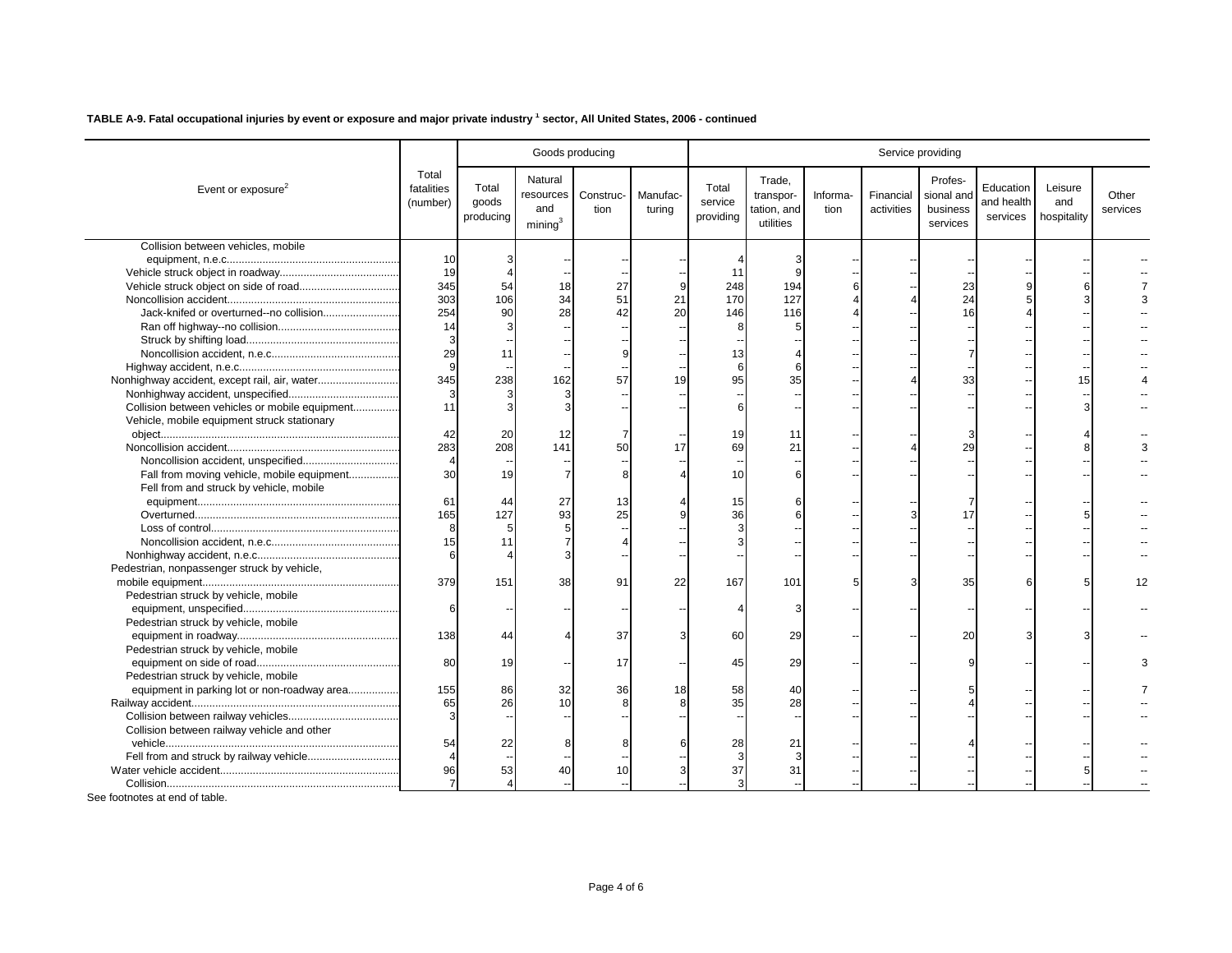|                                                 |                                 |                             |                                                    | Goods producing   |                    |                               |                                                 |                  |                         | Service providing                             |                                     |                               |                   |
|-------------------------------------------------|---------------------------------|-----------------------------|----------------------------------------------------|-------------------|--------------------|-------------------------------|-------------------------------------------------|------------------|-------------------------|-----------------------------------------------|-------------------------------------|-------------------------------|-------------------|
| Event or exposure <sup>2</sup>                  | Total<br>fatalities<br>(number) | Total<br>goods<br>producing | Natural<br>resources<br>and<br>minima <sup>3</sup> | Construc-<br>tion | Manufac-<br>turing | Total<br>service<br>providing | Trade.<br>transpor-<br>tation, and<br>utilities | Informa-<br>tion | Financial<br>activities | Profes-<br>sional and<br>business<br>services | Education<br>and health<br>services | Leisure<br>and<br>hospitality | Other<br>services |
|                                                 |                                 |                             |                                                    |                   |                    |                               |                                                 |                  |                         |                                               |                                     |                               |                   |
|                                                 | 38                              |                             | 12                                                 |                   |                    | 19                            | 15                                              |                  |                         |                                               |                                     |                               |                   |
|                                                 |                                 |                             |                                                    |                   |                    |                               |                                                 |                  |                         |                                               |                                     |                               |                   |
|                                                 | 38                              | 25                          | 24                                                 |                   |                    |                               |                                                 |                  |                         |                                               |                                     |                               |                   |
|                                                 | 217                             | 37                          | 19                                                 |                   | 13                 | 154                           | 66                                              |                  | 16                      | 17                                            | 39                                  |                               |                   |
|                                                 |                                 |                             |                                                    |                   |                    |                               |                                                 |                  |                         |                                               |                                     |                               |                   |
|                                                 | 91                              |                             |                                                    |                   |                    | 78                            | 32                                              |                  |                         |                                               | 22                                  |                               |                   |
|                                                 | 121                             | 26                          | 15                                                 |                   |                    | 73                            | 33                                              |                  |                         |                                               | 16                                  |                               |                   |
|                                                 | 202                             | 117                         | 53                                                 | 30                |                    | 55                            | 24                                              |                  |                         |                                               |                                     |                               |                   |
|                                                 | 102                             |                             |                                                    | 20                |                    | 33                            | 13                                              |                  |                         |                                               |                                     |                               |                   |
| Fire in residence, building, or other structure | 60                              |                             |                                                    |                   |                    | 20                            |                                                 |                  |                         |                                               |                                     |                               |                   |
|                                                 | 11                              |                             |                                                    |                   |                    |                               |                                                 |                  |                         |                                               |                                     |                               |                   |
|                                                 | 29                              |                             | 10                                                 |                   |                    | 12                            |                                                 |                  |                         |                                               |                                     |                               |                   |
|                                                 | 99                              |                             | 39                                                 |                   | 23                 | 21                            | 10                                              |                  |                         |                                               |                                     |                               |                   |
|                                                 | 44                              |                             |                                                    |                   |                    |                               |                                                 |                  |                         |                                               |                                     |                               |                   |
|                                                 | 53                              |                             | 25                                                 |                   | 14                 |                               |                                                 |                  |                         |                                               |                                     |                               |                   |
|                                                 | 788                             | 123                         | 48                                                 |                   | 33                 | 554                           | 240                                             |                  | 44                      | 52                                            | 36                                  | 134                           |                   |
|                                                 |                                 |                             |                                                    |                   |                    |                               |                                                 |                  |                         |                                               |                                     |                               |                   |
|                                                 | 540                             | 38                          |                                                    |                   | 16                 | 423                           | 187                                             |                  | 30                      | 34                                            | 25                                  | 114                           |                   |
|                                                 | 33                              |                             |                                                    |                   |                    | 25                            | 13                                              |                  |                         |                                               |                                     |                               |                   |
|                                                 |                                 |                             |                                                    |                   |                    |                               |                                                 |                  |                         |                                               |                                     |                               |                   |